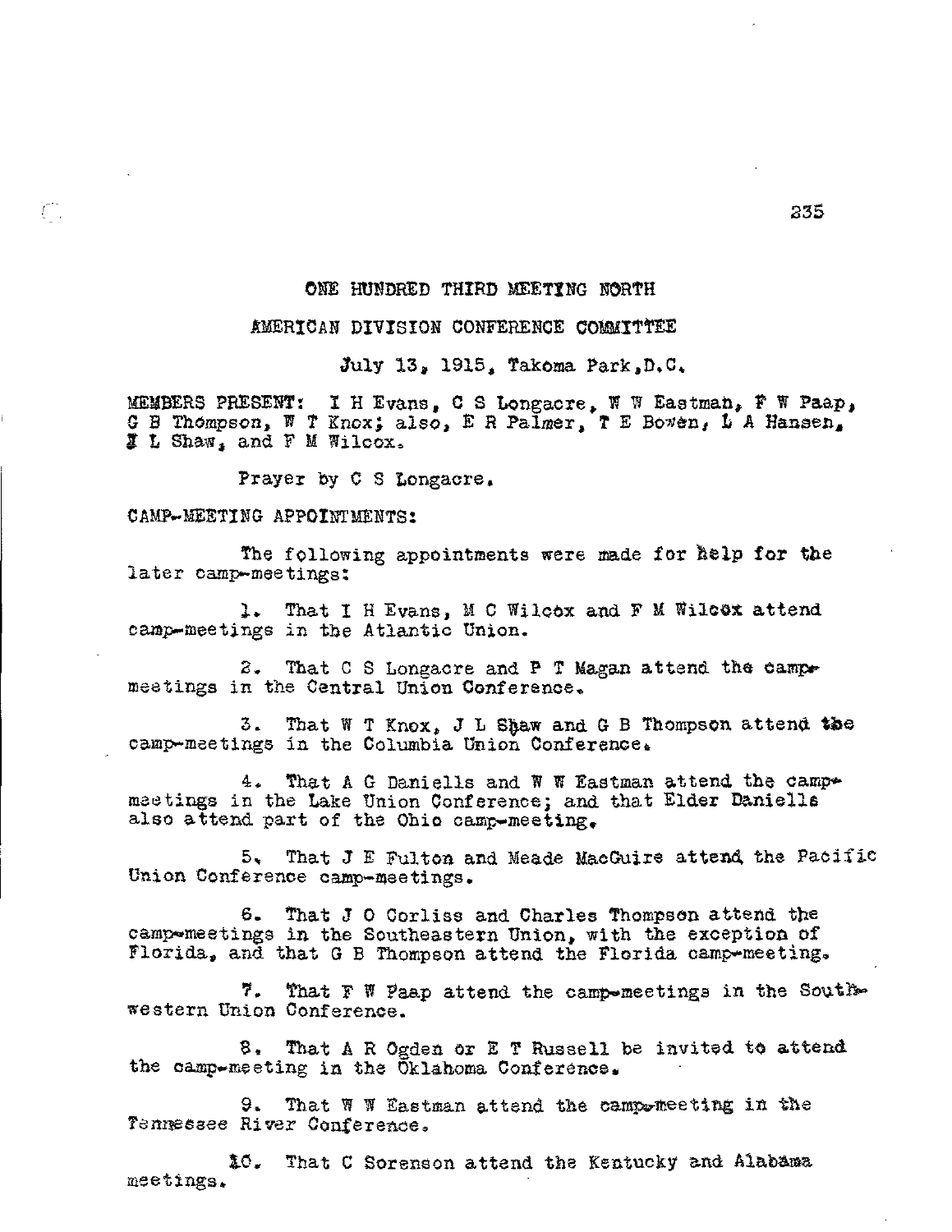$\bar{Y}$  M WILCOX  $\rightarrow$  COUNCIL:

VOTED, That we request the Review and Herald Board to send F M Wilcox to the Fall Council to be held in Califernia November 5-30.

R L PIERCE:- COUNCIL:

VOTED, That we invite the Southern Publishing Association to send their manager, R L Pierce, to the Fall Council to be held in California November 5-30.

COMUZITEE AUDITING EXPENSE ACCOUNT:

The Committee appointed by the last Fall Council to audit the expense of the laborers for 1914 have finished their work. In submitting their report they called the attendion of the Committee to the following:-

1. Brother F C Gilbert reports an expense of \$303.24. The most of this is embraced, it seems, in traveling, somewhat locally. As an example we cite the month of March, when fourteen days of the month are reported as put in traveling. It seemed tome that this is rather a large amount of time to spend in one month traveling, looking after local affairs.

2. We note that the secretaries of the Foreign Departments reported quite a large expense account, most of which is incurred in traveling. The greater part of these expenses seemed to be created without any special direction from the officers of the Division Conference. This seemed a little unusual to us, as all officers and secretaries at headquarters travel only by direction of the Committee. It seemed to us that some method should be devised by which they would be more closely under the direction, and in closer counsel with, the President of the Division Conference,

3. we also note the telephone expense of Elder S. F. Haskell, who reports expense for a telephone each month in his home.

> G B Thompson, Secretary Auditing Committee.

The Committee expressed their approval of these suggestions, and requested that they be spread on the minutes.

Adjourned.

I H Evans, Chairman,

G B Thompson, Secretary,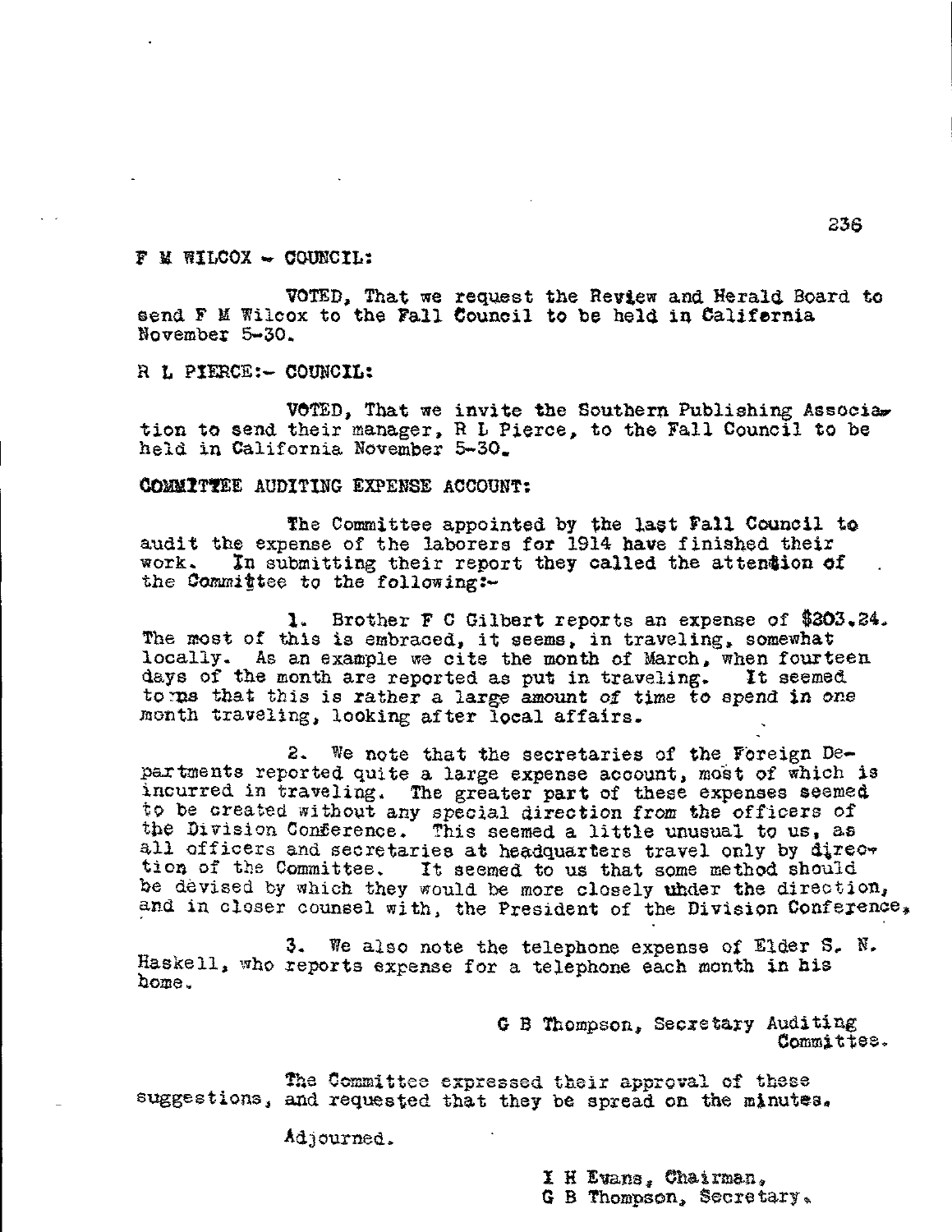# ONE HUNDRED FOURTH MEETING OF THE

## NORTH AMERICAN DIVISION CONFERENCE COMMITTEE

July 14, 1915, Takoma Park,D.C.

MEMBERE PRESENT: I H Evans, G B Thompson, W W Eastman, W T Knox, Dr. H W Miller, C S Longacre, F W Paap; also, A G Daniells, J L Shaw, C L Benson, L A Hansen, E R Palmer.

Prayer by A G Daniells.

DANIELLS' RETURN:

We were all glad to welcome Elder Daniells again into our midst. He had just returned from his long trip through Australia, India, China and other countries.

RUBLE—MELROSE:

A request from Elder R D Quinn, requesting that Dr. W A Ruble be advised to connect with the Melrose Sanitarium, was considered.

VOTED, That inasmuch as Dr. W A Ruble is a strong factor in the faculty of the Loma Linda wedical College, and we are not informed as to how this request would affect the Loma Linda school, and as we do not wish to take any action that would in any way weaken the work being carried forward at Loma Linda, we request that the Loma Linda Board give this request careful and prayerful consideration, and that we would not object to the proposal fox Dr. W A Ruble to connect with the Melrose Sanitarium, as requested by its Board, providing the Loma Linda Board and all parties direct ly concerned in the proposed transfer see light in it and are agreed in the matter.

©STOICS SAL&RY:

The work and support of Brother Milan Ostoics having been referred to the North American Division Conference for consideration, and as his work in the Southern Illinois Conference among the Servians is in an undeveloped state, and they are unable to continue his support, it was, therefore,

VOTED, That we pay the salary of Brother Ostoics for three months.

 $\sim$   $\sigma$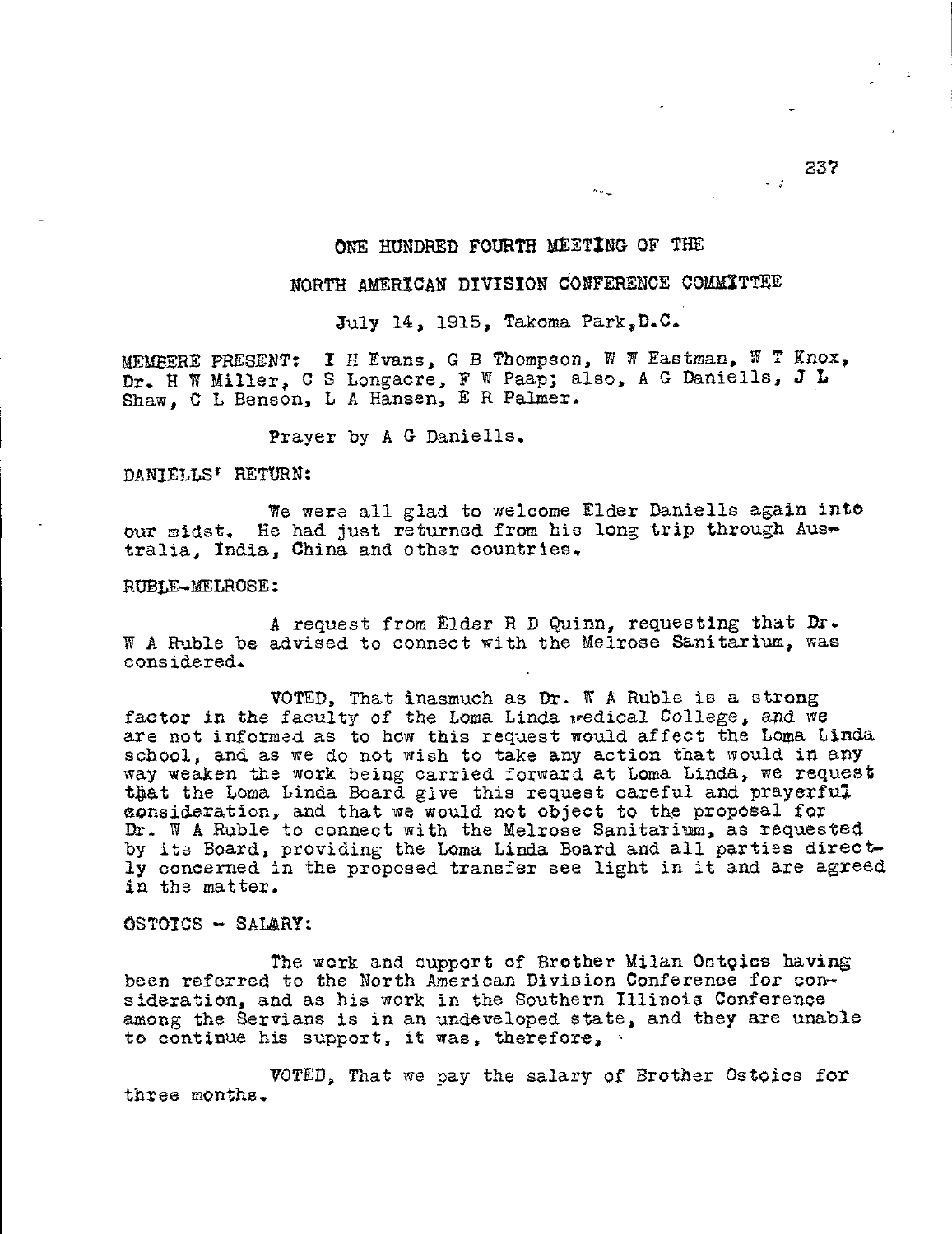238

## FOREIGN WORK - CHICAGO:

VOTED) That the question of the support of the foreign work in Chicago be referred to the Fall Council for con. sideration. At that time full and complete consideration will be given to the work of the Foreign Department as a whole.

WORK AMONG THE INDIANS:

VOTED: That the matter of special work being done among the Indians in the West, as presented in a letter from Brother Orno Follett, be referred to the Fall Council for consideration.

ITALIAN CHURCH SCHOOL -- CHICAGO:

VOTED, That the request received from Steen Rasmusson for an appropriationof \$150. or \$175., to assist in supporting the Italian church school in Chicago, be referred to the Lake Union and Northern Illinois Conferenoesfor favorable consideration.

Adjourned.

I H Evans, Chairman, G B Thompson, Secretary.